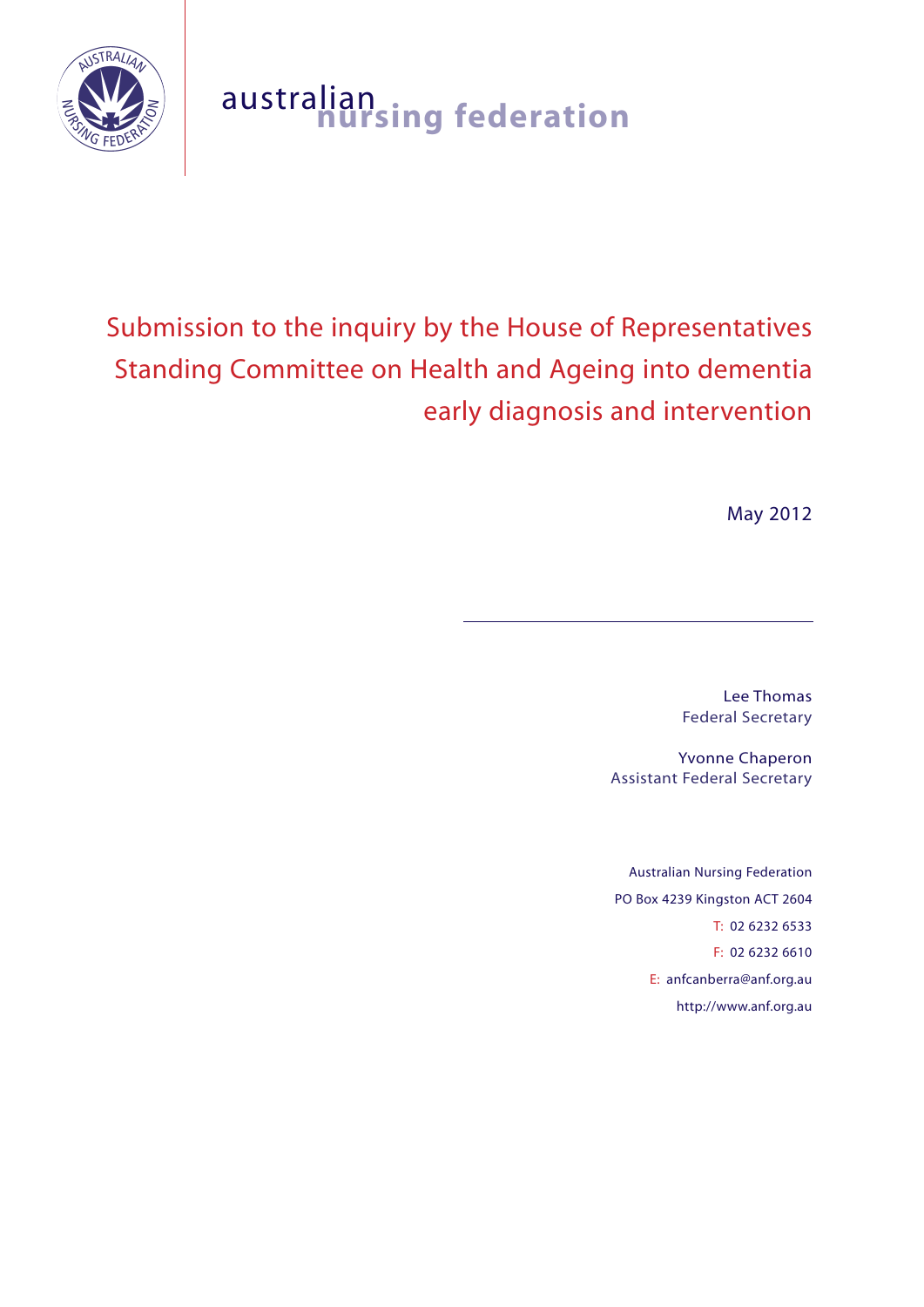# 1. Introduction

Established in 1924, the Australian Nursing Federation (ANF) is the largest professional and industrial organisation in Australia for nurses, midwives, and assistants in nursing. The core business for the ANF is the professional and industrial representation of our members and the professions of nursing and midwifery. This representation is undertaken through Branches in each State and Territory of Australia, and the Federal Office.

The ANF has a membership of over 214,000 nurses, midwives and assistants in nursing. Our members are employed in a wide range of settings in urban, regional, rural and remote locations, in both the public and private health and aged care sectors.

The ANF participates in the development of policy relating to: nursing and midwifery practice, professionalism, regulation, education, training, workforce, and socio-economic welfare, health and aged care, including reform agendas, community services, veterans' affairs, occupational health and safety, industrial relations, social justice, human rights, immigration and migration, foreign affairs and law reform.

#### 2. Summary of recommendations

#### Recommendation 1:

That Nurse Practitioners be included within the funding mechanism for health professional support measures, under the Australian Government Aged Care Reform Package.

#### Recommendation 2:

That the role of Nurse Practitioners and other registered nurses in dementia early intervention assessment and care be recognised and facilitated, with funding provided to support education at undergraduate and postgraduate levels, and continuing professional development.

#### Recommendation 3:

That the role of care co-ordinator for dementia care be undertaken by registered nurses, in residential aged care and community settings.

#### Recommendation 4:

That the telehealth facility be extended beyond use of videoconferencing techniques, to enable:

- Medicare reimbursement to health professionals for utilising telephone link-up;
- use between general practice and residential aged care facilities; and,
- use in case conferencing, mentoring and education.

#### Recommendation 5:

That this inquiry recommend amendment to the *National Strategic Framework for Aboriginal and Torres Strait Islander Health 2003-2013: Australian Government Implementation Plan 2007-2013* to specifically include dementia early diagnosis and intervention.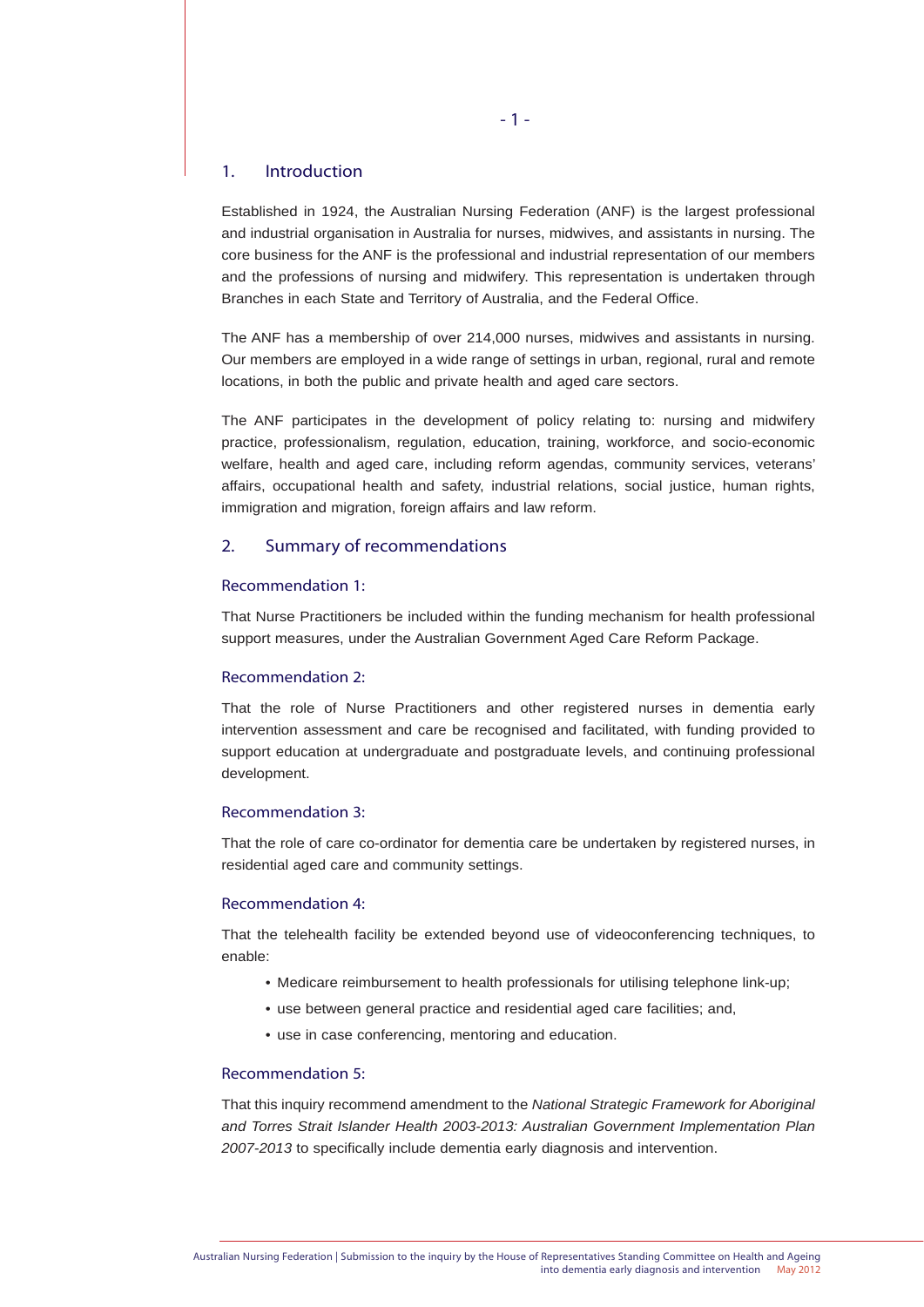#### Recommendation 6:

That the inquiry recommend education for the health and aged care workforce include culturally sensitive, acceptable and specific approaches to the diagnosis and early intervention of dementia for culturally and linguistically diverse communities, and those with diverse gender preferences.

# Recommendation 7:

That the Australian Government make provision for on-going funding to support:

- Scholarships for education and professional development specifically in dementia care for all nursing staff in aged care;
- Scholarships for education and professional development specifically in dementia early identification and intervention measures for Nurse Practitioners and other registered nurses;
- Inclusion of a compulsory unit of competence in nationally accredited training packages for all certificate III and IV workers in aged care and Aboriginal Health Workers, on dementia care;
- On-line dementia care education to increase the reach of dementia specific programs;
- Reinstatement of more positions for registered nurses in residential aged care settings; and,
- Creation of more positions for Aged care Nurse Practitioners working across residential facilities and community aged care settings.

#### Recommendation 8:

That dementia early diagnosis and intervention include advance care planning, while the individual concerned is still able to participate in the discussions, is competent to make decisions, and able to articulate their preferences for future care needs.

#### Recommendation 9:

That the Australian Government fund research targeted to:

- early identification of dementia,
- commencement of appropriate evidence-based dementia care interventions from the findings,
- on-going refinement of models of dementia care which can be adapted to differing communities, and
- quality use of medicines in dementia care.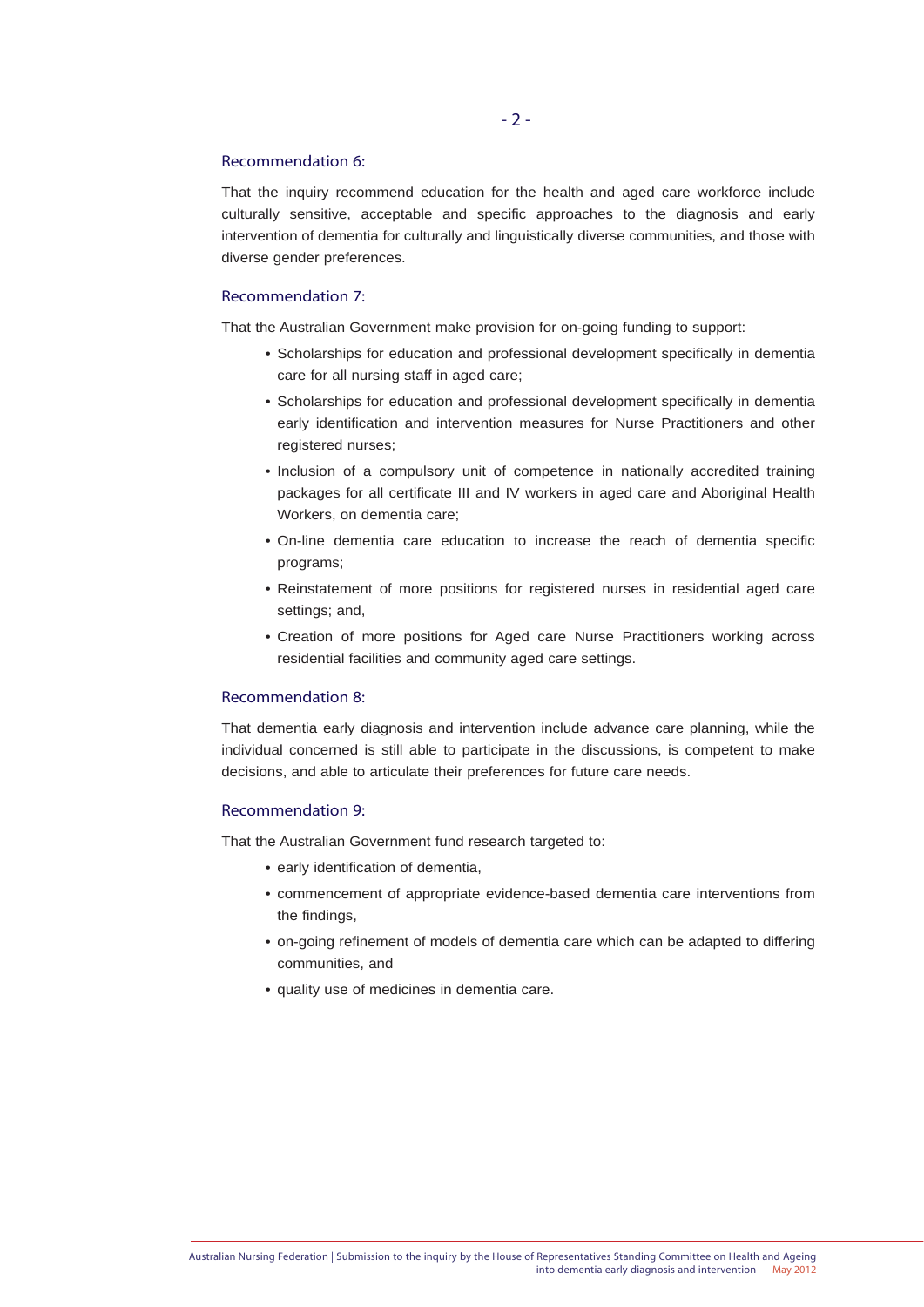#### 3. General comments

#### 3.1 Nurses in aged care and in dementia care

Members of the ANF are involved in care across the life spectrum. In particular, registered and enrolled nurses and assistants in nursing form the largest cohort of care workers for older people in this country – both in community based services, in peoples' own homes, and in residential aged care facilities. In this capacity, our members are intimately acquainted with the impact of dementia in our society: for those who have been diagnosed, those who exhibit signs of dementia but are yet to be diagnosed, and for family, friends and the broader community. Our members observe on a daily basis the effects on individuals and their family/friends of the increased incidence of dementia in the Australian community. In fact, nurses may well be the first health professional to notice changes consistent with early onset of dementia. Further, as nurses are interacting with people at all stages of the life cycle, they are often the health professional to first notice signs and symptoms of early onset dementia in younger people.

Many nurses have acquired formal qualifications in dementia care nursing to inform and enhance their practice in this area, whether this is a focus of their clinical role, such as in a residential aged care facility, or forms a part of a broader role, such as in community care (for example, mental health nurses).

As front-line health professionals in aged care services across geographic locations and socio-economic situations, our members are well placed to observe the advantages of wellresourced services and the effects on individuals and communities where these services are diminished or lacking. Nurses are intimately acquainted with the difficulties faced by people due to distance from nearest available aged care services; and, those living in poverty, the homeless, or otherwise marginalised from mainstream health and aged care services.

Increasingly, and over the past couple of decades in particular, the nursing profession is taking a vital role in research activities aimed at improving the delivery of care to people who have acquired dementia.

Of concern to ANF members is the reduction in numbers of registered nurses over past years in aged care. They are now a scarce clinical resource in an increasing number of residential aged care facilities. This may have the consequence of delaying identification of dementia signs and symptoms and thereby timely intervention.

Likewise ANF members have given feedback at state Branch level that dementia related positions (as well as positions for an advance care planning role) are often on a contract basis and left unfilled for long periods. This is detrimental for the people with dementia and their families and support networks, as it undermines the importance of continuity of care (with consistent and familiar personnel) for people with dementia.

It is the position of the ANF that the needs and circumstances of the person diagnosed with dementia must be the centrepiece of treatment and care, not the interests of service providers. This means that extra effort, in terms of financial and material resources, must be instituted to provide services at the point of care which will be most convenient and appropriate for the individual and their family/friend carers. This will require innovation, creativity and flexibility in designing services to meet individual needs, and a commitment to sustainability of funding for continuity of care.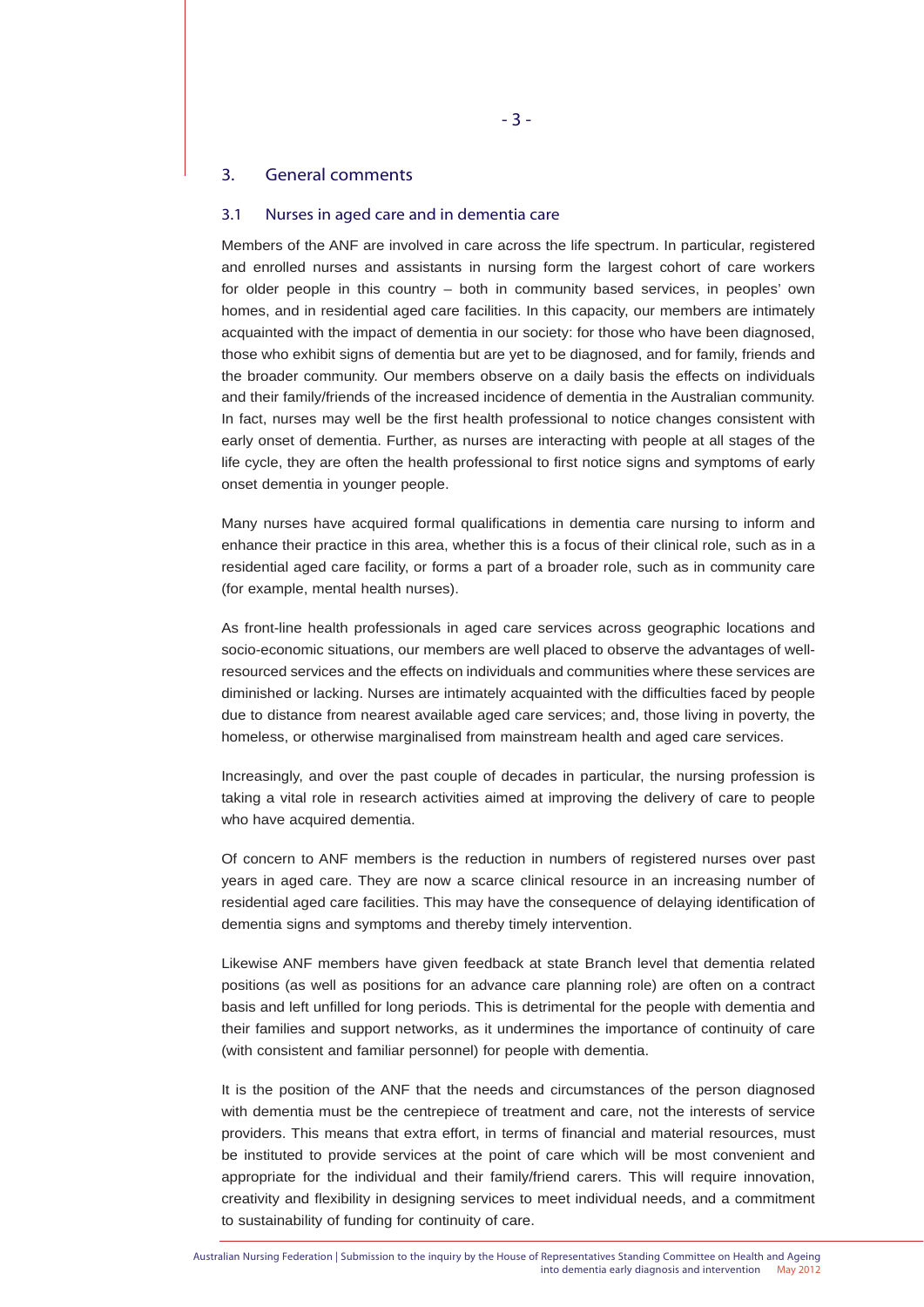#### 3.2 Aged Care Nurse Practitioners

The Aged care Nurse Practitioner role is an exciting development over recent years and is emerging as a key element in the provision of expert dementia care across metropolitan, rural and remote settings. Aged Care Nurse Practitioners work autonomously, provide professional leadership, use their expert clinical knowledge, extensive experience and advanced clinical skills, to ensure that comprehensive assessment is made of care needs, that this care is evidence-based, and, that it is responsive to the individual older person requiring the care, their family/friends, and the community.

In common with all other Nurse Practitioners in Australia, Aged Care Nurse Practitioners must achieve a Masters level education (in this case Master of Nursing (Nurse Practitioner) in Aged Care), as well as many years of advanced practice in their specific context of care, in order to be eligible for endorsement by the Nursing and Midwifery Board of Australia. They are considered to be the highest clinical level in the nursing profession, co-ordinating care and providing support, advice, guidance and leadership to other nursing staff in aged care settings.

Growing the Nurse Practitioner workforce with investment in education, ongoing professional development opportunities, and enabling innovation in models of care, is key to meeting the projected demand arising from: the substantially increased proportion of complex care for older people required and provided in the residential aged care and community settings; nurse-led care options; transitional care facilities and community housing arrangements; and, increasingly complex care in rural health care services.

The ANF argues that the role and scope of registered nurses and Aged Care Nurse Practitioners should be supported in all areas to meet the needs of Australia's diverse population and communities. This is especially important for aged care in regional, rural and more remote locations.

#### 4. Blueprint for Aged Care Reform

The ANF has been vigorously campaigning for reforms in the aged care sector through significant national campaigns:

*Because We Care* – a national ANF-led campaign over the past two years to improve aged care through workforce sustainability measures including education, career incentives, and licensing of currently unregulated aged care workers;

#### and,

*Australians deserve to age well* – a recent national blueprint for aged care reform led by a consortium under the National Aged Care Alliance banner. This campaign, building on the ANF identified workforce reforms, broadened the scope of issues critical to preparing for future aged care needs in this country. With specific reference to the current inquiry into dementia, the *Australians deserve to age well* campaign called for the Australian Government to "ramp up the fight against dementia, arguably the most unrecognised scourge of our time" by "investing in dementia-risk reduction and research to reduce future numbers of people with dementia.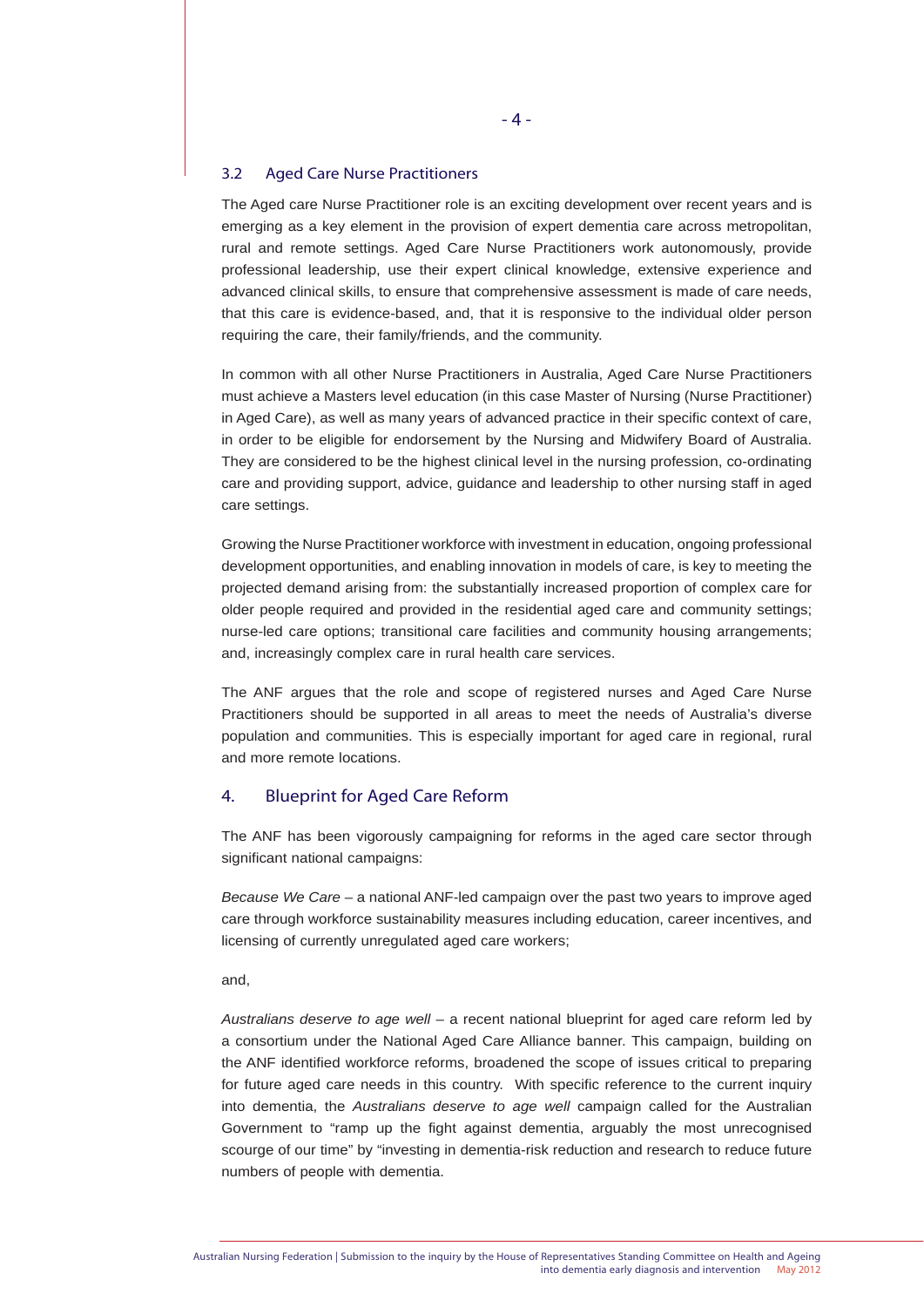## 5. Inquiry into dementia early diagnosis and intervention

With a significant number of members working in the aged care sector, and the ANF's heavy involvement in campaigns for aged care reform, we welcomed the announcement in March 2012 of the inquiry by the House of Representatives Standing Committee on Health and Ageing into dementia early diagnosis and intervention. The ANF noted the Committee's terms of reference and recognised the importance of the identified areas for the focus of the inquiry on dementia early diagnosis and intervention practices in Australia.

The ANF highlights the need for there to be a more equitable distribution of Australian Government funds away from subsidy of relatively ineffective medicines (that too often become the focus of early diagnosis and intervention) towards care of the person diagnosed with dementia (whatever the age of onset), education and support for the person, the health professional workforce, and for families and carers.

# 6. Aged Care Reform Package

On 20 April 2012 the Australian Government announced its Aged Care Reform Package: *Living Longer. Living Better.* The ANF applauds the inclusion in these reforms of funding for measures directed to addressing issues related to dementia diagnosis and care. While further detail will be necessary, initial information on the funding targeted to dementia care indicates that work can commence with this package of money, on early diagnosis and intervention. The ANF will outline below issues which either have not been dealt with in the reform package in an inclusive manner for health professionals, or have not been included at all, and thus need to be highlighted to this inquiry for appropriate recommendation and action.

# 7. Issues for the Inquiry

The ANF raises the following issues to the Committee, which we contend need to be considered within this inquiry for appropriate recommendation and action, in order to deliver comprehensive and timely dementia care.

#### 7.1 Expansion of Aged Care Reform Package

One of the areas targeted for funding under the reform package component 'tackling dementia' is

*Supporting GPs to make a more timely diagnosis of dementia allowing opportunities for earlier medical and social interventions, reduced risk of premature admission to aged care services and reduced hospital admissions.* 

As outlined above under section 2.2, the Nurse Practitioner role is growing within the aged care sector. The expertise of these clinicians enables them to identify and diagnose early stage dementia, and to prescribe the appropriate treatment modalities. This also applies to Nurse Practitioners in the mental health field. The ANF therefore requests that the inquiry recommend the inclusion of Nurse Practitioners within the funding mechanism for health professional support measures, under the reform package.

#### Recommendation 1:

That Nurse Practitioners be included within the funding mechanism for health professional support measures, under the Australian Government Aged Care Reform Package.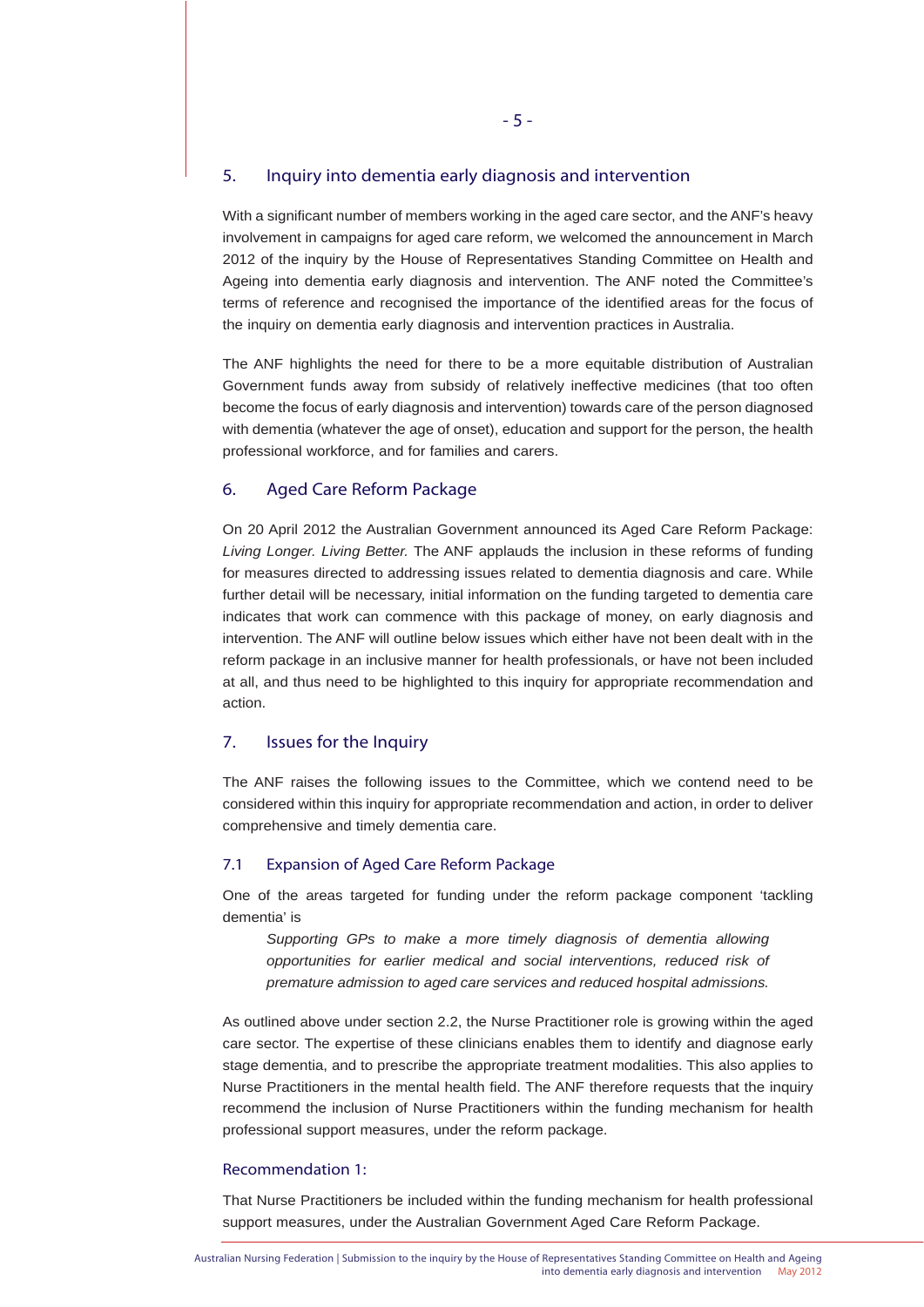#### 7.2 Early nursing care intervention

Early intervention assessment and care by Nurse Practitioners and other registered nurses can make a significant difference in the level of independence for the individual with a dementia diagnosis. Areas of particular concern include management of:

- Continence
- Mobility
- Falls

Where interventions in these areas are instituted early in the progression of the condition there is a greater chance for positive health and social outcomes for the individual. As the health care professionals who spend the greatest degree of time with older people, nurses are best placed to manage these interventions. This role should be recognised and facilitated, with funding provided to support education at undergraduate and postgraduate levels, and continuing professional development.

#### Recommendation 2:

That the role of Nurse Practitioners and other registered nurses in dementia early intervention assessment and care be recognised and facilitated, with funding provided to support education at undergraduate and postgraduate levels, and continuing professional development.

#### 7.3 Care co-ordination

Nurses in residential aged care facilities frequently see people who have come into their care too late in the progression of their dementia to be able to institute successful health care interventions. This either means their health status has been compromised due to lack of timely interventions when the person was cognitively capable (for example, implementation of continence management strategies), or social interaction or behavioural patterns have developed which are detrimental to others in their environment. Our members advise us of the critical role nurses can and do play in care co-ordination of individuals diagnosed with dementia, to implement timely interventions for optimal health and social outcomes.

Due to the expertise required for this care co-ordination (especially assessment skills), the ANF contends that this role be undertaken by a registered nurse, with delegation of aspects of care according to competence, to enrolled nurses and assistants in nursing.

#### Recommendation 3:

That the role of care co-ordinator for dementia care be undertaken by registered nurses, in residential aged care and community settings.

- 6 -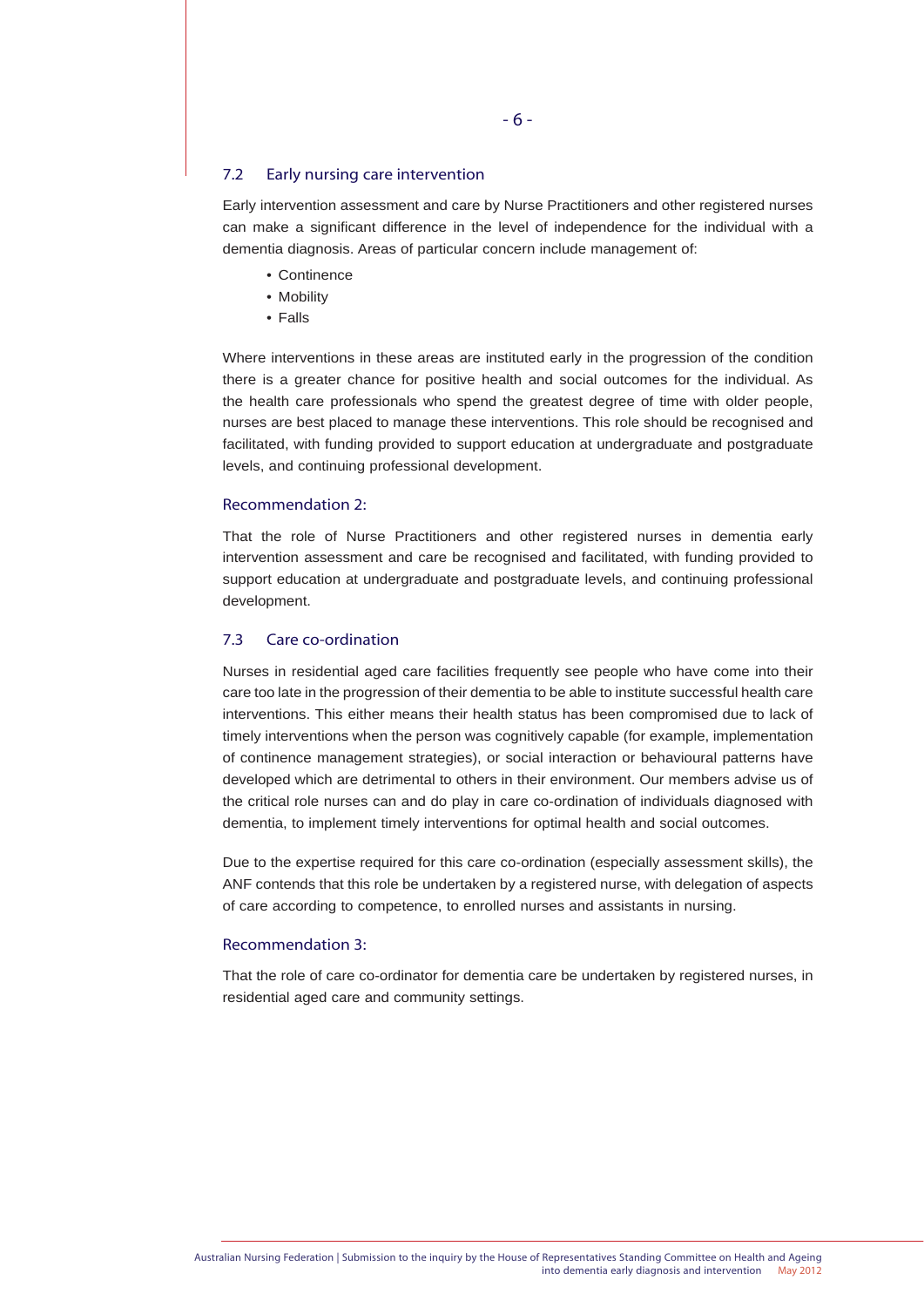#### 7.4 Telehealth facilities

A recent development for change as part of the Australian Government's reform agenda is the introduction of the telehealth facility. The ANF considers there is huge potential for the use of telehealth to improve access to specialist gerontology and/or support services for people in remote, rural and regional areas requiring cognitive assessment and dementia care. However, we believe this facility should be extended beyond use of videoconferencing techniques, to enable Medicare reimbursement to health professionals for utilising telephone link-up, where this is the only communication facility available in remote sites (or the only reliable service available). In addition to this, we consider that the telehealth capabilities should be expanded for use between general practice and residential aged care facilities; and, for use in case conferencing, mentoring and education.

#### Recommendation 4:

That the telehealth facility be extended beyond use of videoconferencing techniques, to enable:

- Medicare reimbursement to health professionals for utilising telephone link-up;
- use between general practice and residential aged care facilities; and,
- use in case conferencing, mentoring and education.

#### 7.5 Aboriginal and Torres Strait Islander Peoples

The ANF notes one mention of dementia in the *National Strategic Framework for Aboriginal and Torres Strait Islander Health 2003-2013: Australian Government Implementation Plan 2007-20131* (the Framework) as follows:

*Support dementia training, awareness raising and increased knowledge about dementia in Aboriginal and Torres Strait Islander communities.*

The ANF requests that this inquiry recommend the Framework be amended to specifically include dementia early diagnosis and intervention. The particular needs of Aboriginal and Torres Strait Islander peoples may require innovative models of treatment and care or recognisable adaptations of more generic or universal models used in dementia care.

*Specific comment:* Aboriginal and Torres Strait Islander peoples do not have their cultural, spiritual or community needs respected and met at any point within mainstream health care. Given that Aboriginal and Torres Strait Islander peoples are not a homogenous culture, that great differences exist within and between groups, it is imperative that dementia care is controlled by each community and within each community.

Our colleague organisation, the Congress of Aboriginal and Torres Strait Islander Nurses (CATSIN) advises that when engaging with Aboriginal and Torres Strait Islander peoples the best advice is to ask – to acknowledge the expertise of the elders of each community and involve them as teachers, guides and experts.

# Recommendation 5:

That this inquiry recommend amendment to the National Strategic Framework for Aboriginal and Torres Strait Islander Health 2003-2013: Australian Government Implementation Plan 2007-2013 to specifically include dementia early diagnosis and intervention.

1Commonwealth of Australia. 2007. *National Strategic Framework for Aboriginal and Torres Strait Islander Health 2003- 2013: Australian Government Implementation Plan 2007-2013*. Available at: http://www.health.gov.au/internet/main/ publishing.nsf/Content/6CA5DC4BF04D8F6ACA25735300807403/\$File/nsfatsihimp2.pdf pp.35.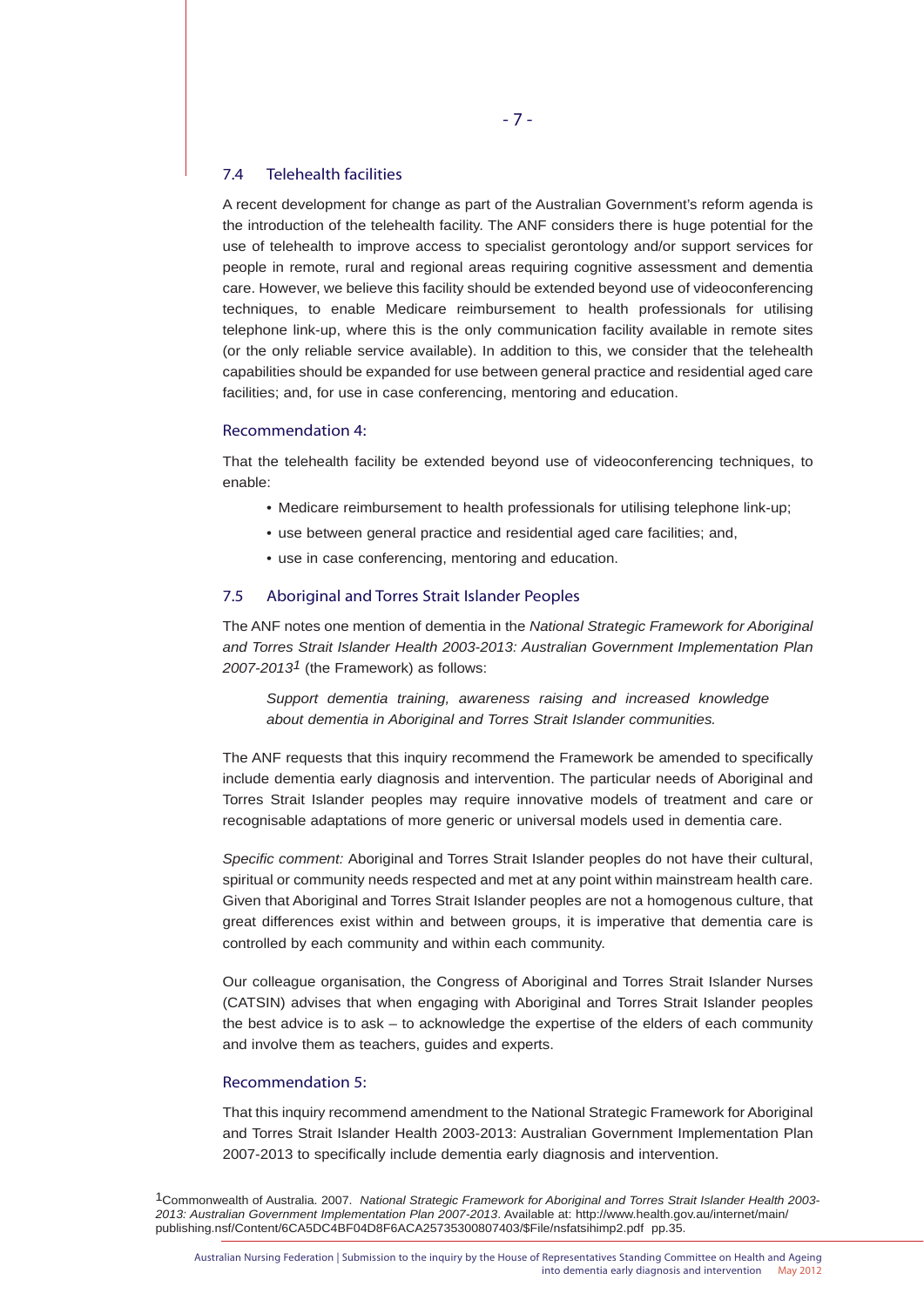#### 7.6 Diverse communities

There may be a need for culturally sensitive, acceptable and specific approaches to the diagnosis and early intervention of dementia in culturally and linguistically diverse communities. Community involvement care models could be explored based on examples seen with people from ethnic backgrounds where whole of family and community involvement in illness is more demonstrable than usually seen in mainstream western society.

Flexibiliy in models of dementia care must be supported to accommodate preferences for intervention for people from culturally and linguistically diverse backgrounds. Initiatives are required to be adopted that build cultural awareness and cultural competence of the health and aged care workforce.

Dementia care resources need to include models that support cultural liaison. This includes a commitment to building community capacity in relation to dementia care through the provision of health information in a range of community languages, including information that specifically addresses concerns communities have about particular health issues, such as privacy and confidentiality $2,3$ .

Consideration also needs to be given to the fact that access to interpreter services may be required where English may not be a person's first language.

Sensitivity education programs for the health and aged care workforce around cultural diversity need to include recognition of people with diverse gender preferences as a special needs group.

#### Recommendation 6:

That the inquiry recommend education for the health and aged care workforce include culturally sensitive, acceptable and specific approaches to the diagnosis and early intervention of dementia for culturally and linguistically diverse communities, and those with diverse gender preferences.

## 7.7 Workforce education and training

Adequate evidence-based education and training of the health and aged care workforce is essential to the early identification of dementia and then subsequent intervention to provide competent, safe, contemporary care.

Due to the increasing role played by assistants in nursing within the aged care sector, the ANF is supportive of a compulsory unit of competence being incorporated into nationally accredited training packages for all certificate III and IV workers in aged care and Aboriginal Health Workers, on dementia care. This unit would serve as a foundation to the complexities of dementia care in aged care.

<sup>2</sup> Federation of Ethnic Communities' Council of Australia. 2007. Improving health and well-being outcomes for Australians from culturally and linguistically diverse backgrounds. *Health policy statement: FECCA.* Canberra.

<sup>3</sup> National Health and Medical Research Council. 2005. *Cultural competency in health: a guide for policy, partnership and participation*. Australian Government. Canberra.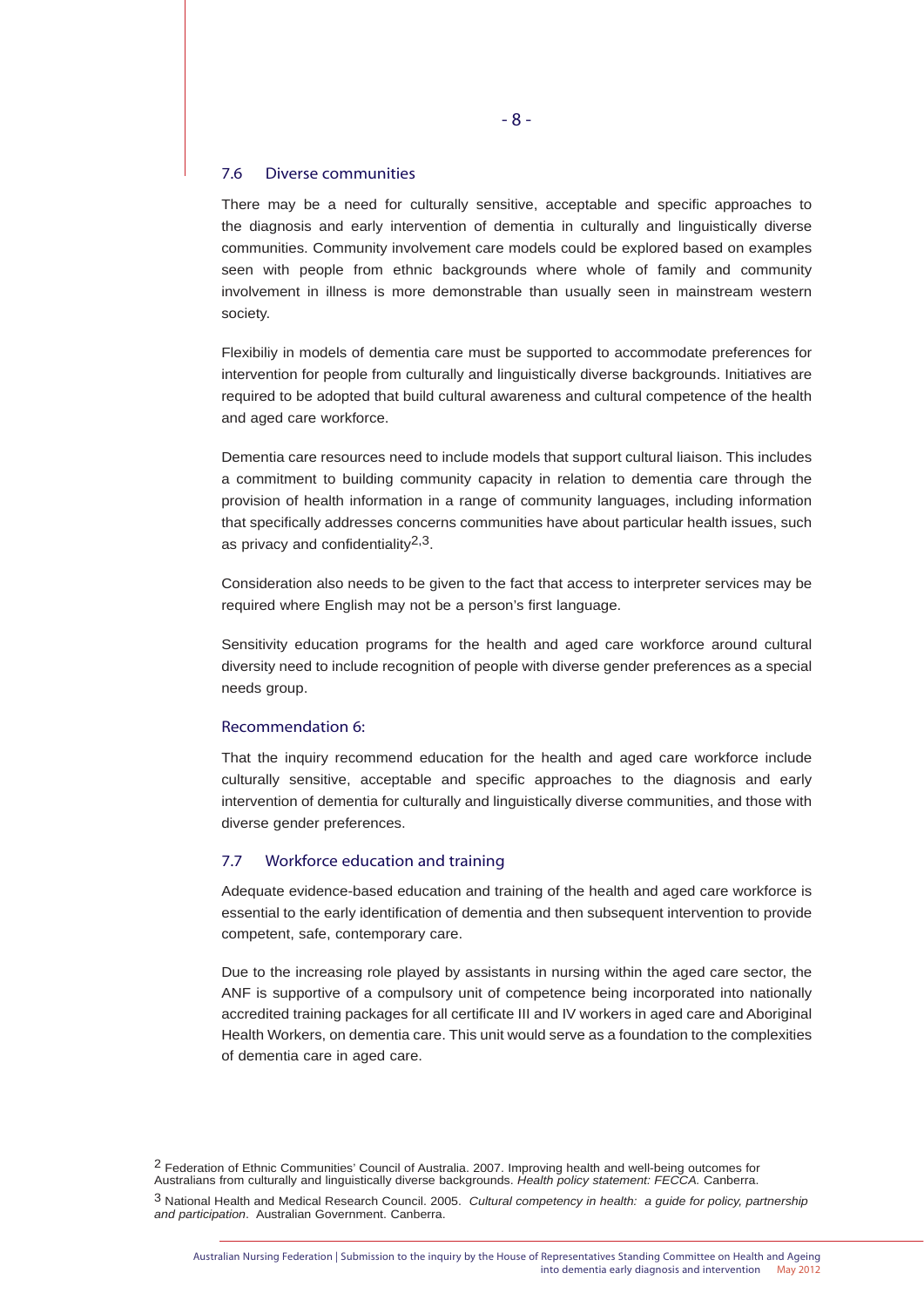Many people in the very early stages of dementia present to community health or GP clinics or mental health facilities suffering from depression and/or anxiety. The recognition of these early symptoms would be enhanced by providing appropriate dementia education and training to general practice nurses and mental health nurses. Early recognition and timely intervention in the early stages of dementia can be critical to future care and quality of life. A primary health care and mental health workforce that is better equipped to see beyond the primary diagnosis and recognise the early signs of dementia will have a positive outcome both for the individual and the community.

While the ANF acknowledges that there is currently a range of workforce education and training arrangements in place this is not always accessible to nursing staff due to geographical, financial or workplace barriers. Particular cohorts of nurses experiencing difficulties accessing education opportunities are those in: rural and remote areas, aged care facilities, or more marginalised practice settings such as general practice or community clinics.

The ANF therefore proposes that funding be made available for on-line dementia care education to increase the reach of such programs. This education should include early diagnosis and intervention care measures for dementia onset at any age.

The ANF acknowledges current Australian Government funding for Aged Care Nurse Practitioner positions and urges that this funding be sustained and improved to enable the creation of many more positions for Nurse Practitioners for the aged care sector.

Improved education for nurses and assistants in nursing means enhanced quality of dementia care services, and the possibility for people to remain in their own, familiar environment (particularly younger people) for a longer period of time.

#### Recommendation 7:

That the Australian Government make provision for on-going funding to support:

- Scholarships for education and professional development specifically in dementia care for all nursing staff in aged care, primary health care nurses (including general practice nurses) and mental health nurses;
- Scholarships for education and professional development specifically in dementia early identification and intervention measures for Nurse Practitioners and other registered nurses;
- Inclusion of a compulsory unit of competence in nationally accredited training packages for all certificate III and IV workers in aged care and Aboriginal Health Workers, on dementia care;
- On-line dementia care education to increase the reach of dementia specific programs;
- Reinstatement of more positions for registered nurses in residential aged care settings; and,
- Creation of more positions for Aged care Nurse Practitioners working across residential facilities and community aged care settings.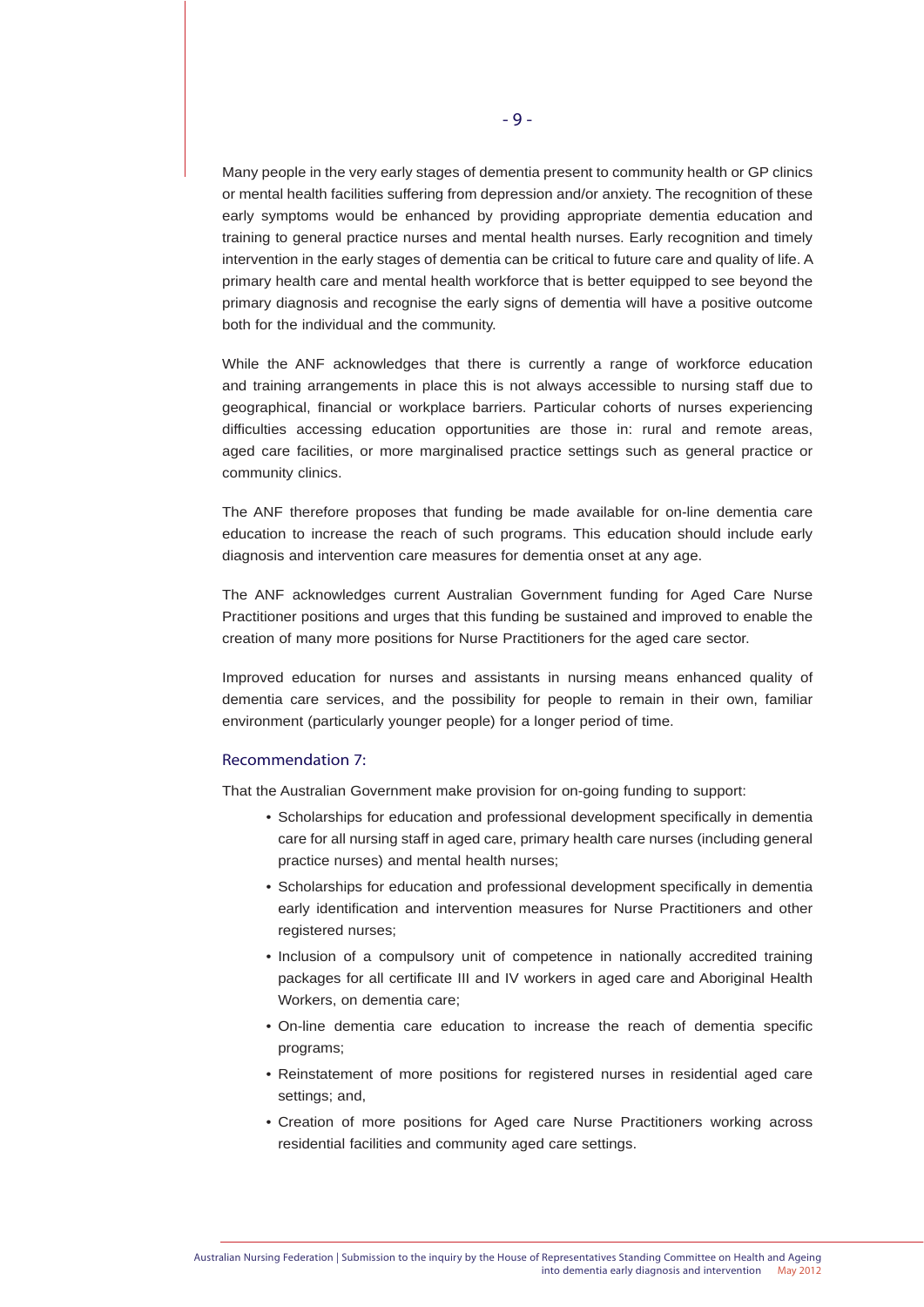#### 7.8 Advance care planning

Advance care planning serves a useful purpose in that it facilitates reflection by a person on their health status and preferences for future care needs; and, may help initiate a conversation between family members/significant friends about sensitive and often not talked about end of life care. The ANF proposes that advance care planning should be undertaken in the early stages of dementia while the individual concerned is still able to participate in the discussions, is competent to make decisions, and able to articulate their preferences for future care needs.

Currently, differing positions exist across jurisdictions as to the legal standing between advance care directives and powers of attorney and/or guardianship. In raising the issue of advance care planning with a person recently diagnosed with early stage dementia, they and their family will need to be provided with information about what is appropriate for the state/territory in which they reside (or may possibly reside if moving to be closer to family/ friends).

Registered and enrolled nurses are critical to the provision of education and support for the person and their family/friends in discussing and documenting advanced care plans/ directives.

#### Recommendation 8:

That dementia early diagnosis and intervention include advance care planning, while the individual concerned is still able to participate in the discussions, is competent to make decisions, and able to articulate their preferences for future care needs.

#### 7.9 Research

As stated earlier, the nursing profession is taking an increasingly prominent role in research activities aimed at improving the delivery of care to people who have acquired dementia. Due to the reach of nurses into community and aged care settings, across all geographical regions, nurses are ideally placed to be engaging in research targeted to early identification and, commencement of appropriate evidence-based interventions from the findings. On-going research is required on refining models of care which can be adapted to differing communities and which will deliver optimal outcomes for individuals and their families/ friends.

Currently, large amounts of money are spent by drug companies on producing and promoting medicines for individuals who have acquired dementia. To date there is little evidence that these medicines are significantly altering the course of dementia progression in individuals. There are even instances where the use of these medicines has led to profound adverse reactions. More research is clearly required to improve the quality use of medicines in dementia care.